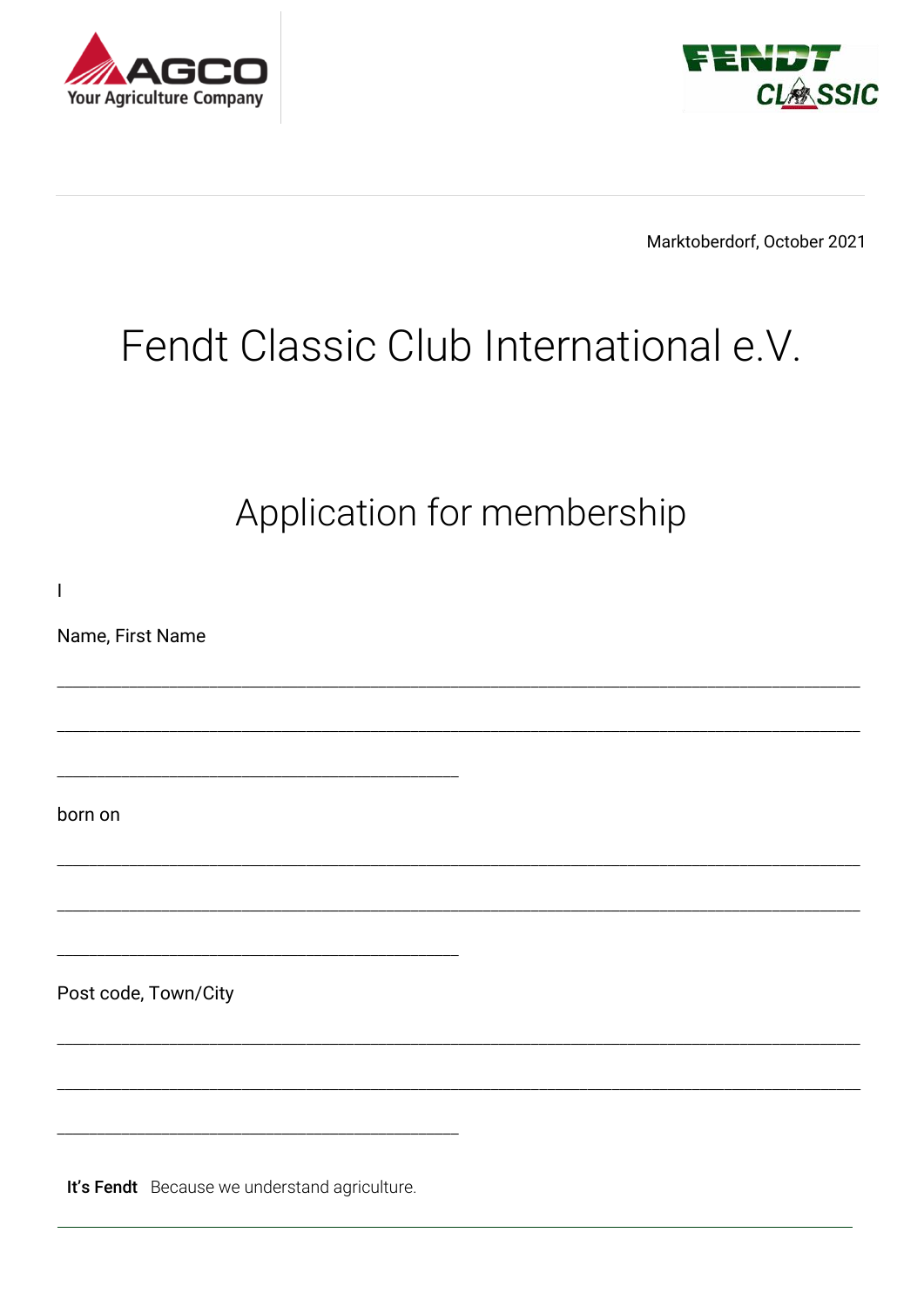

| Number, Street                                                                                                                                                                |
|-------------------------------------------------------------------------------------------------------------------------------------------------------------------------------|
|                                                                                                                                                                               |
|                                                                                                                                                                               |
| herewith request, with effect from<br>, admission to the Fendt Classic Club International e. V.                                                                               |
| as a                                                                                                                                                                          |
| Member   Young member/trainee/student   Funding member                                                                                                                        |
| $\Box$ Legal person $\Box$ Pensioner                                                                                                                                          |
| I am familiar with the Articles of Association and the Membership Fee Regulations and recognise                                                                               |
| them as binding.                                                                                                                                                              |
| I give my permission for the Club to send me information to the following email address:                                                                                      |
|                                                                                                                                                                               |
|                                                                                                                                                                               |
| number: Phone: _______________________.                                                                                                                                       |
| I am aware that the FENDT Classic Club International e.V. processes personal data by means of                                                                                 |
| electronic data processing in accordance with the GDPR and in accordance with the applicable                                                                                  |
| data protection regulations, in particular for member administration and contribution<br>management. I have taken note of the information on the processing of personal data. |

It's Fendt Because we understand agriculture.